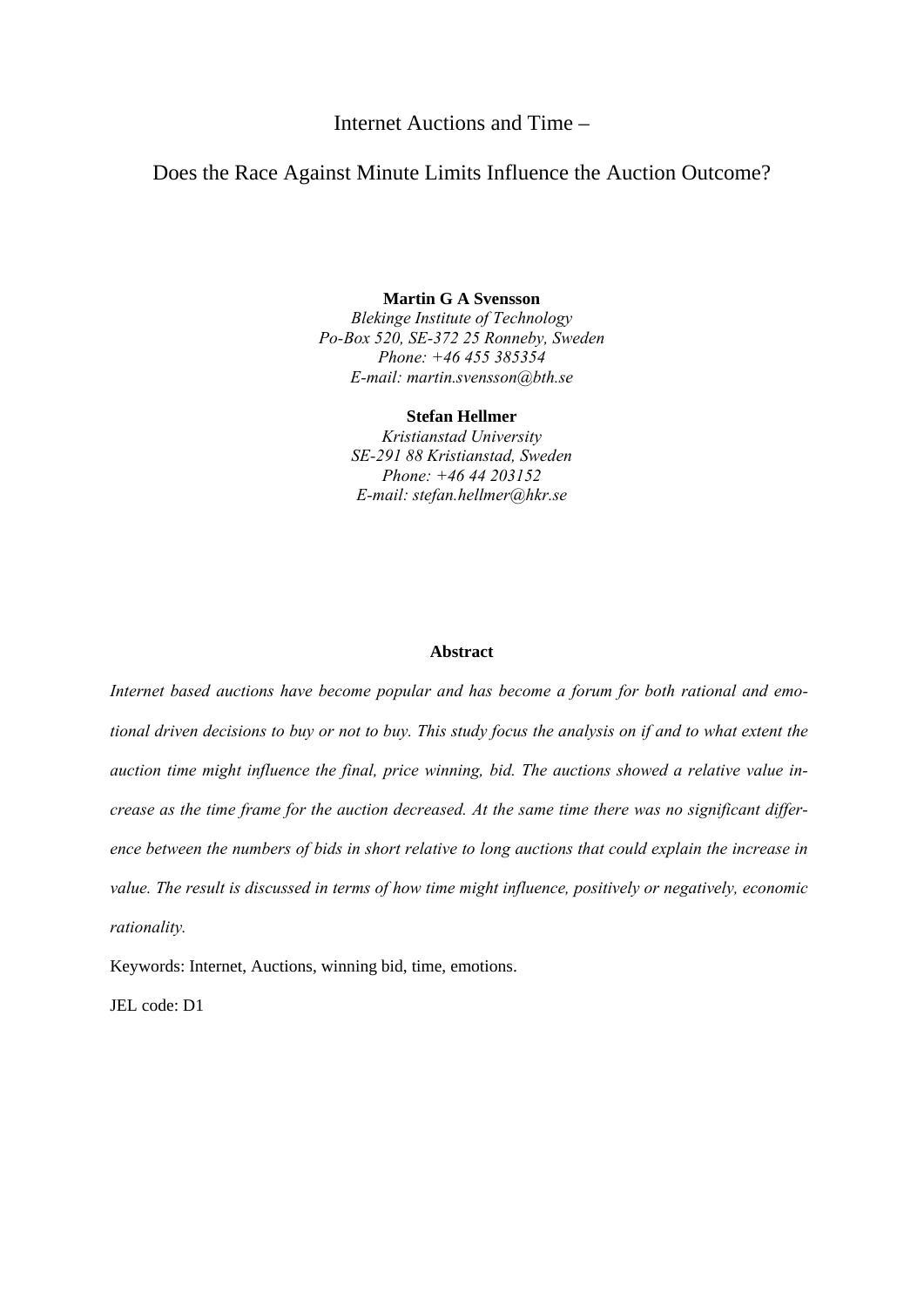# **1 Introduction**

Imagine that you are sitting in front of the screen; a clammy finger is raised in order to place a bid which you hope will be the final one in the auction. However, if somebody stopped to tell you that the price you will pay in the auction is dependent on whether the duration of the auction is long or short – would you still place the bid? Online auctions have received considerable attention as a new context for doing business. While it may have been assumed that consumers would make rational decisions in internet auctions, research shows that this is not the case (Spann and Tellis, 2006). Purchasing in auctions is surrounded by emotion-laden processes likely to elicit non-rational economic behavior (Smith, 1989). A primary objective of consumer studies is to gain knowledge in the ways in which individuals evaluate events in relation to purchasing commodities or services. Therefore this article addresses patterns of price in relation to temporality as well as exploring and contrasting findings against a backdrop of rationality and affective influences.

EBay alone accounts for more than 12.5 million auctions per day in the global marketplace (Peters and Bodkin 2006). The foundations of decision making in an auction context are argued to be somewhat different from contexts of both off and online retailing. Standifird (2001) claimed that the payment and delivery of products rarely occur simultaneously in online auctions as opposed to regular retail settings. Where a product is offered by a retailer the price is usually fixed while the auctioneers "negotiate" a price by placing bids. Another difference is that the auction setting shows time discounting, offering a clearly stated point in time when the bidding ends. In comparison to an offline retailer offering a physical display of the product, online retailers have used comprehensive product information including images and detailed specifications of products in order to reduce perceived risk (Flanagin, 2007, Park, Lennon and Stoel, 2005). However the bidder is left with no other "on stage" signal than the bid as a means for communication to other potential bidders.

The auction setting offers a situation where continuous judgments escalate into a decision. Thus it is hard to determine exactly where a final decision of purchasing is being made. Therefore the concept of decision making will be treated as the process ranging from placing the first bid until the final bid is placed in the auction. Increasing the resolution of the decision making process would possibly unveil specific decision strategies associated to specific stages of the auction process. Furthermore,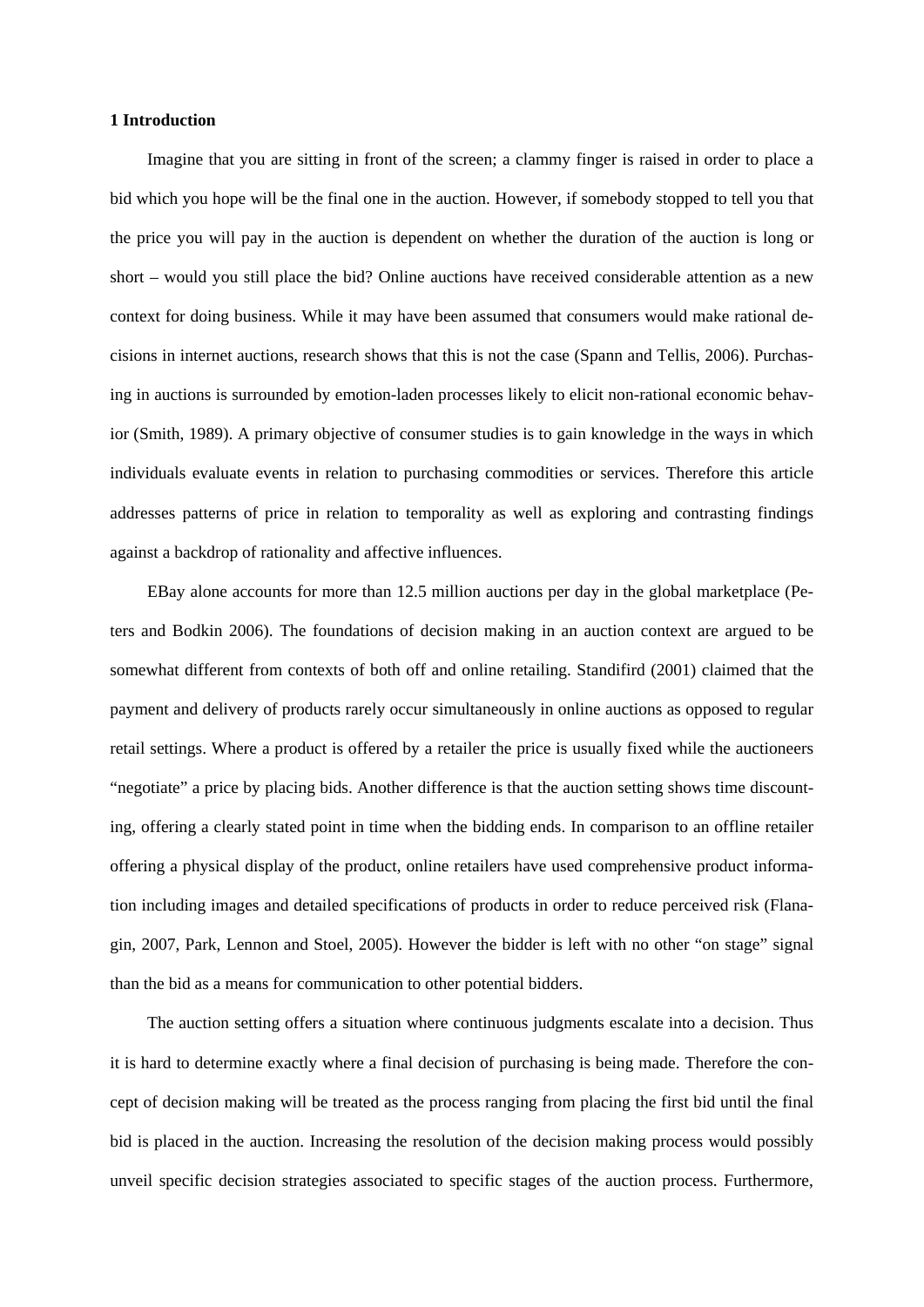due to temporal and geographical dispersion of bidders in online auctions, it is difficult to research emotional influences on decision making through means other than experiments. However, variables deriving from secondary data may be used as proxies for emotional influences in decision making. Imposing a construal framework highlights time as an important factor when bidding. Two different modes can be identified in the auction setting; more specifically decision making when one is far away from a deadline as well as when one is close to one. Therefore it is interesting to study proxies for construal processes as affecting the bidding process.

This paper is organized as follows. First, we briefly address different views of rationality. Second we elaborate on decision making by paying special attention to the intersection of temporal construal theory, affect and online auctions. Third, we account for methods, procedures and results with accompanying limitations. Fourth and finally we discuss and conclude our findings prior to suggestions for new directions of research.

#### **1.1 Views of Rationality**

Rationality has many times been dichotomized to emotions. Such a dichotomy, however, is just as hard to accomplish as it is to capture rationality as a single concept. There may different types of rationality. Pham (2007) claimed rational decisions to be either logic, material or ecological. The logical aspect of rationality encloses matters of making transitive judgments, meaning that if A is preferred to B and B is preferred to C, then A should be preferred to C. The material aspect refers to that the individual should be consistent between decisions and actions in relation to objectives and self interests. In other words, it means complying with traditional economic theorizing where courses of actions maximize the individual utility (such as paying the lowest price possible for equivalent products). Finally, ecological rationality refers to behaviors which need not necessarily comply with logical standards or serve material self interest. This type of rationality is when the individual meets higher moral standards which can deviate from serving material self interest (Pham, 2007). When it comes to rationality, logical and material aspects are argued to be most likely to be seen in conjunction with the decision process in this paper.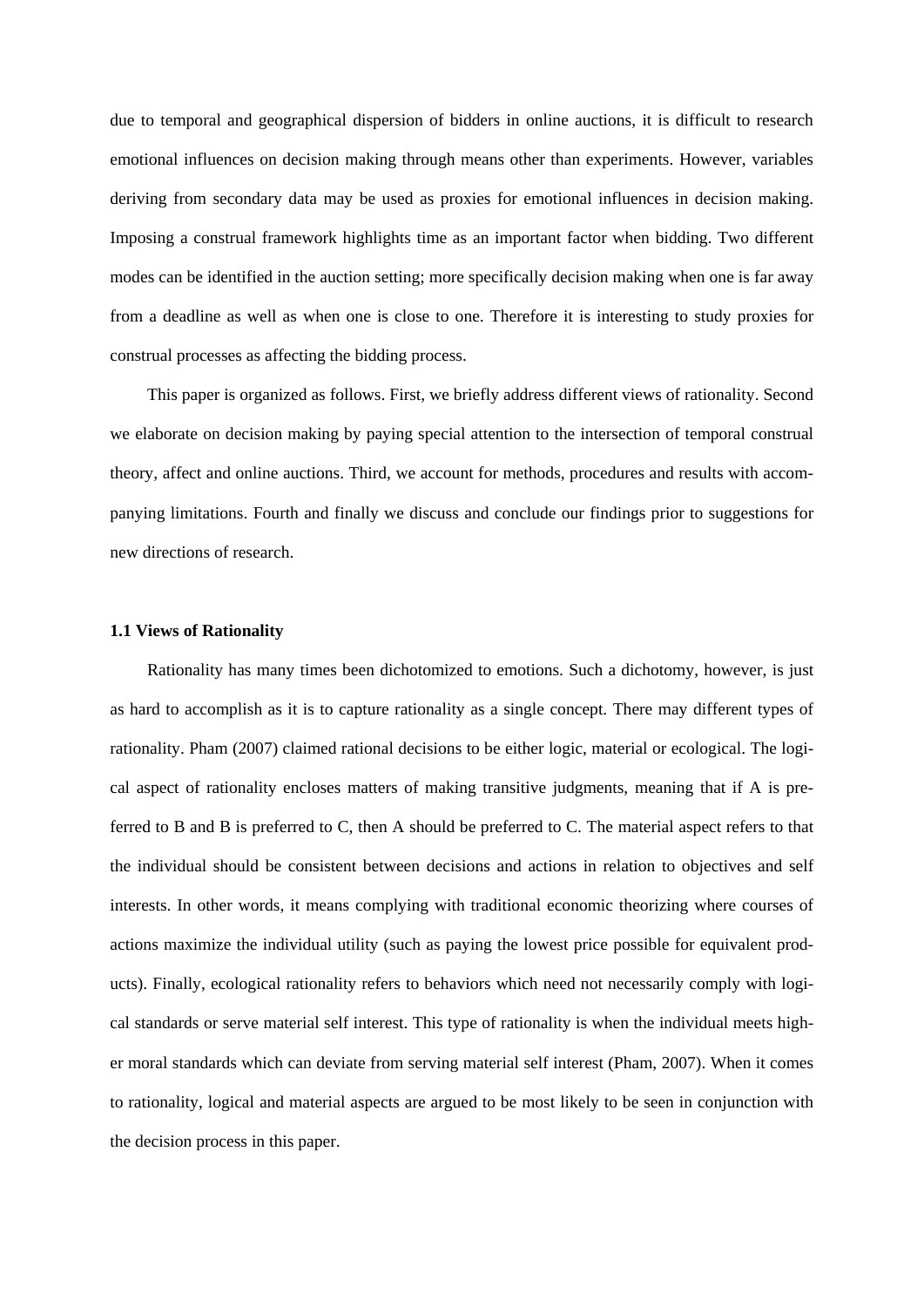### **1.2 The Distinction of Cognition and Emotion in Decision Making.**

Traditional decision research has mainly viewed decision making as a cognition-expectationbased calculus, emphasizing little on affect (Loewenstein et al. 2001). Making decisions under influence of affect has been considered not to have the same unified output mode as rational decision making does. However the last decade has differentiated the debate rendering a difference between affective-based and cognitive-based processes, labeling them as "hot" and "cold" processes (Metcalfe and Mischel, 1999, Loewenstein et al. 2001, Peters et al. 2006).

Online auctions are assumed to be multistage decision processes, enclosing examples of escalation, endowment and self perception, in turn raising potential emotional reactions and increased competitive behavior (Ariely and Simonson, 2003). Theories of judgment and decision making are indicative of dual decision making modes, emphasizing different mind frames at certain stages of a decision. Therefore different attributes of decision making are argued to be weighted more at times and less at other times. For instance, Metcalfe and Mischel (1999) proposed a dual system framework, where a cold cognitive "know" and a hot emotional "go" system deals differently with situations involving willpower. The "cold" system is the seat of "cognitive, emotionally neutral, contemplative, flexible, integrated, coherent, spatiotemporal, slow, episodic, and strategic" processing while the "hot" system is "emotionality, fears as well as passions–impulsive and reflexive, initially controlled by innate releasing stimuli (and, thus, literally under "stimulus control"); it is fundamental for emotional (classical) conditioning and undermines efforts at self-control" (Metcalfe and Mischel, 1999.p. 3). Additionally, Kahneman's (2003) work could be seen as a backbone for describing cognitive processing but also describing a situation where affect influences decision making. A reason based system leans towards cognitive characteristics which are slow, serial, effortful, rule-governed, flexible and neutral. When it comes to content of the information, the system relies on conceptual representations as a main source. The other system is an intuitive system, which encompass processes that are characterized by fast, parallel, automatic, effortless, associative, slow-learning and emotional processing. The intuitive system relies on both conceptual representations as well as more stimulus bound resources, which further indicates that system two involves deeper processing of information.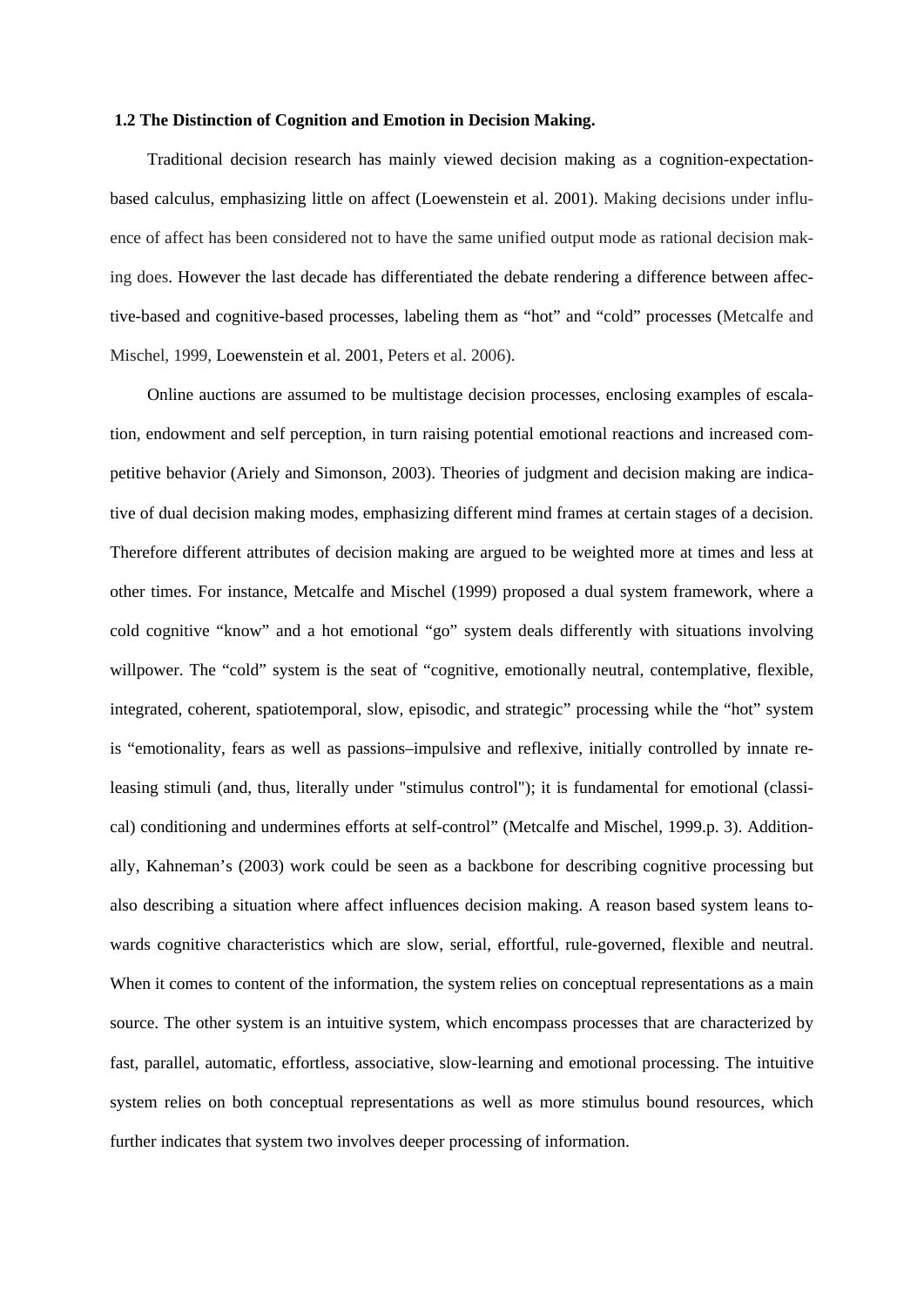Although the distinction between emotion and cognition is likely to be oversimplified it earns acknowledgement and has been widely acknowledged in a range of research programs. To mention a few; associative system versus rule-based system (Sloman, 1996), non-verbal processes versus verbal processes (Paivio, 1986), reflexive system versus reflective system (Lieberman, Gaunt, Gilbert, and Trope, 2002), experiential system versus rational system (Epstein, 1994), and the approach/avoidance versus true/false distinction (Zajonc 1998, p. 591). The duality, on the one side cognition and the other side emotion, leads to consequences when matched with rationality/irrationality. Using broad brushstrokes, cognition based systems (represented as cognitive calculus, forward looking, self-controlled and value maximizing) seem to conform to Pham's (2007) definitions of logical and material rationality. Somewhat contrary to this, the myopic, transitory, lack of self-control, hot and cold differential seems to comply with matters of irrationality. Another vein of research has shown transitivity (and thus logical rationality) to be a part of the emotional system (Lee, Amir, Ariely, 2006). According to evolutionary psychologists emotions activate, mobilize and coordinate mental processes, goals, perceptual mechanisms, memory, attention, emotional expressions as well as physiology to solve the problem (Cosmides and Tooby, 2000). Consequently, the emotional system may be suitably adjusted to consistently and accurately uphold preference consistency (transitivity). Indeed, experiments where manipulation of the visual form of a choice stimuli, the state of the decision maker and goal of the task was manipulated showed more transitivity when presented in an affective condition (pictures in comparison to names) when decision where made under higher versus lower cognitive load as well as when they based their decisions under hedonic preferences compared to price or popularity (Lee, Amir, Ariely, 2006). Therefore, this vein of research suggests that, certain aspects of rationality may be fulfilled even under affective influence.

In addition to the distinction between the cognition/emotion dual theories of judgment and decision making are also implicitly related to temporality. Furthermore none of the suggested models deals explicitly with temporality for future decisions, which is an essential characteristic for online auctions. Such a discussion is developed below.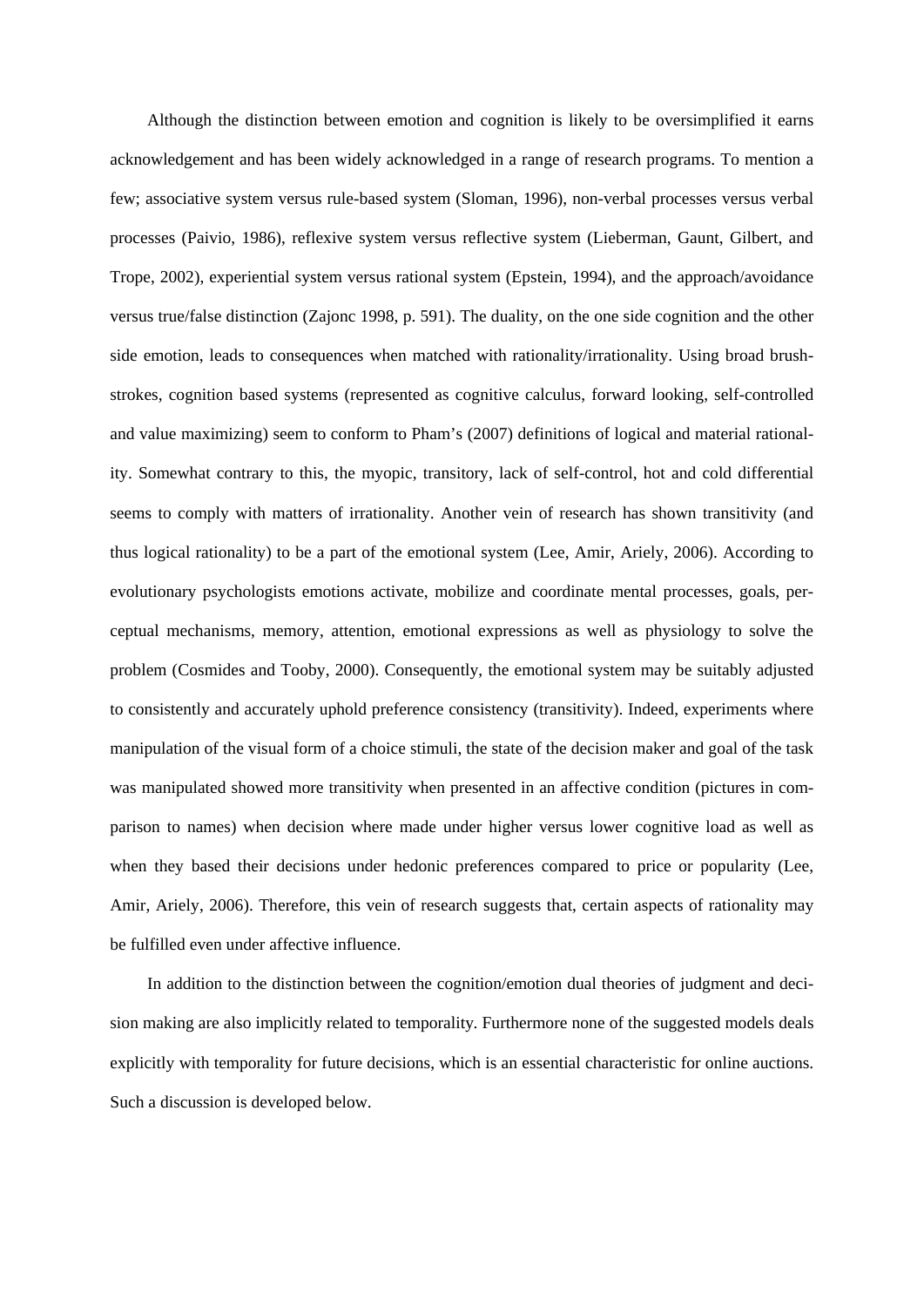#### **1.3 Perceived Time, a Distance Dimension and Determinant of outcome Online Auctions**

Auctions involve making judgments about the future. Should I place a bet now or should I wait until later? Auctions have an impending deadline-being at initial stages of the auction means having a larger window of time for making decisions in comparison to entering an auction at a later stage. Trope and Liberman (2003) claim that distance dimensions affect how we mentally represent events. Several different types of distance dimensions could be argued to affect construal of events. For instance, spatial distance may be controlled by moving closer or further away from an object. Social relations may be controlled similarly whereas temporal distance is uncontrollable due to the impossibility of affecting time. In relation to online auctions spatial construals are difficult to facilitate considering that the purchasing is represented electronically via a computer. Social distance construals could be affected if the buyer and seller establish contact through emails. However, temporal construals are also likely to affect the process considering they are always present and hard to affect. Trope and Liberman (2003) claim individuals to construe mental representations of events differently depending on their temporal horizon. Events that are considered to take place closer in time share characteristics that differ in comparison to events in a more distant future. The differentiation is according to high and low-level construal. High-level construals refer to temporally distant events of the future while lowlevel construals refer to events closer in time in the future.

"…*High-level construals are relative simple, decontextualized representations that extract the very gist from the available information. These construals consist of general, superordinate, and essential features of events. A defining characteristic of high-level construal features is that changes in these features produce major changes in the meaning of the event. Low-level construals tend to be more concrete and include subordinate, contextual, and incidental features of events. Changes in these features produce relatively minor changes in the meaning of the event. Low-level construals are thus richer and more detailed but less structured and parsimonious than high-level construals…*"Trope and Lieberman, 2003. p. 405.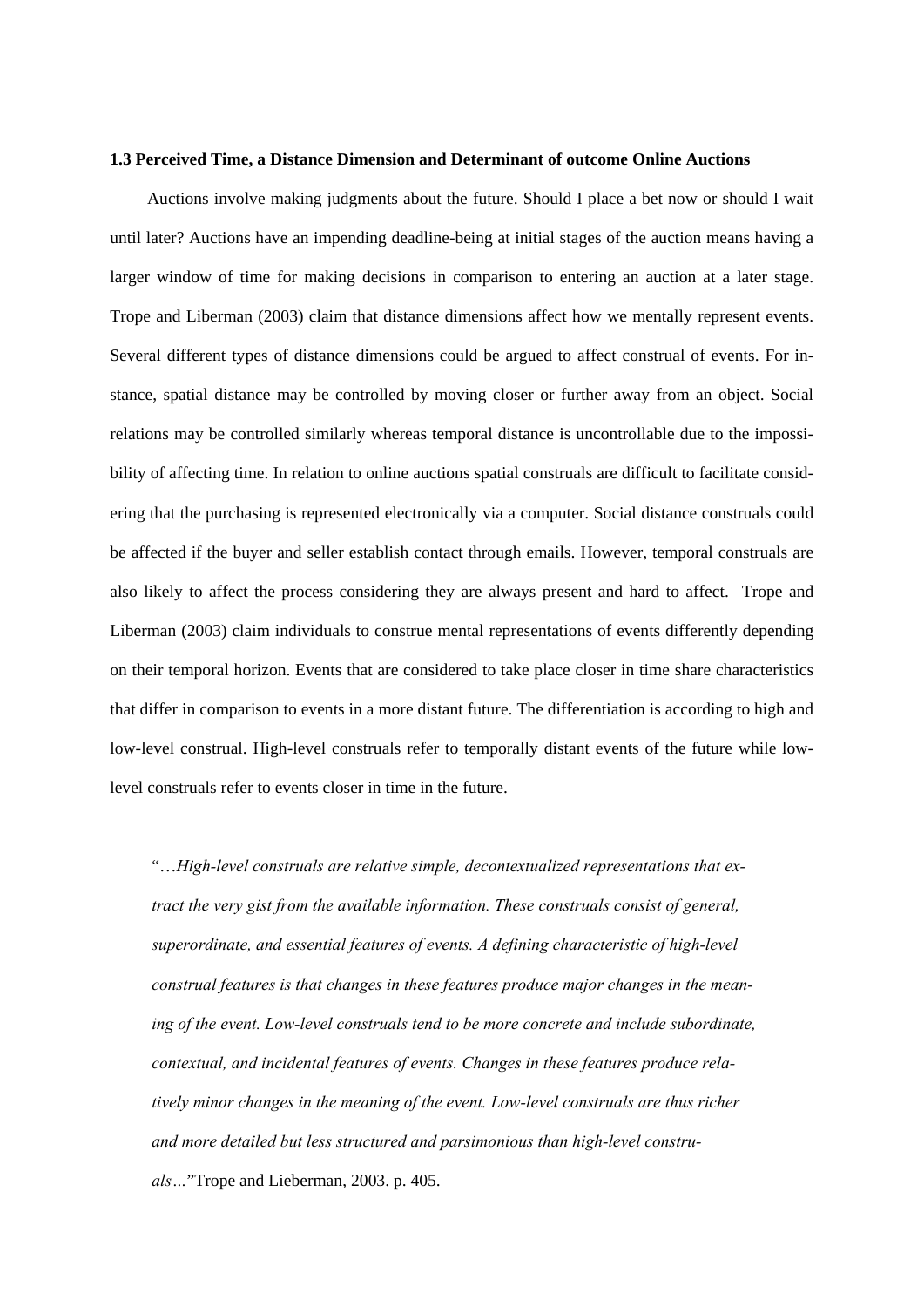Trope and Lieberman (2003) state temporal construal as a generalized heuristic. Details about low-level information (such as concrete and subordinate features of events) in a distant future are typically not reliable or may even be unavailable. In this case, being at an initial stage in an auction would reveal less detail. As one is temporally closing in on an event, the resolution will increase, revealing more detailed and contextualized information (for instance bids,proxies of value, indicating the general interest from buyers). Judgments in auctions are also somewhat related to goal directed behavior. Thus distinctions between desirability (the value of the end state of an action, implicitly implying a focus on a why aspect) and feasibility (implicitly implying means of getting there, in other words a how aspect) are aspects needed to be taken in consideration. Temporal construal theory propose that desirability concerns would increase when there is a vast temporal horizon whereas feasibility concerns increase as one is projecting the near future (Liberman and Trope, 1998).

If a near future is characterized as more complex, concrete, unstructured, contextual, surface, subordinate and goal irrelevant information it will put higher cognitive demands on the individual as one is getting closer to a deadline (cf. compare weighing information from bidding patterns). In other words, feasibility concerns are weighted more as one is getting close to a deadline. When complexity increases the need for heuristics become more prominent and affective influence on decisions are argued to be present in situations of heuristic processing and substantive processing, when individuals use selective, constructive processing to integrate available information with preexisting and affectively primed knowledge structures (Forgas, 1995; 2004).

In conjunction to emotional judgments, affective outcomes have demonstrated steeper time discounting than cognitive outcomes (Loewenstein et al. 2001, Loewenstein, 1996). Somewhat contrary to Trope and Liberman (2003) this means, the larger the temporal distance to an event the more reliance on cognitive outcomes in question of determining value of an option. In contrast, the closer one is to a deadline the more reliance on affective outcomes. Similar findings have been shown when processing resources have been limited, favoring an affective choice on the behalf of a cognitive one (Shiv and Fedorikhin, 1999). Furthermore Loewenstein et al. (2001) implies that affective outcomes appear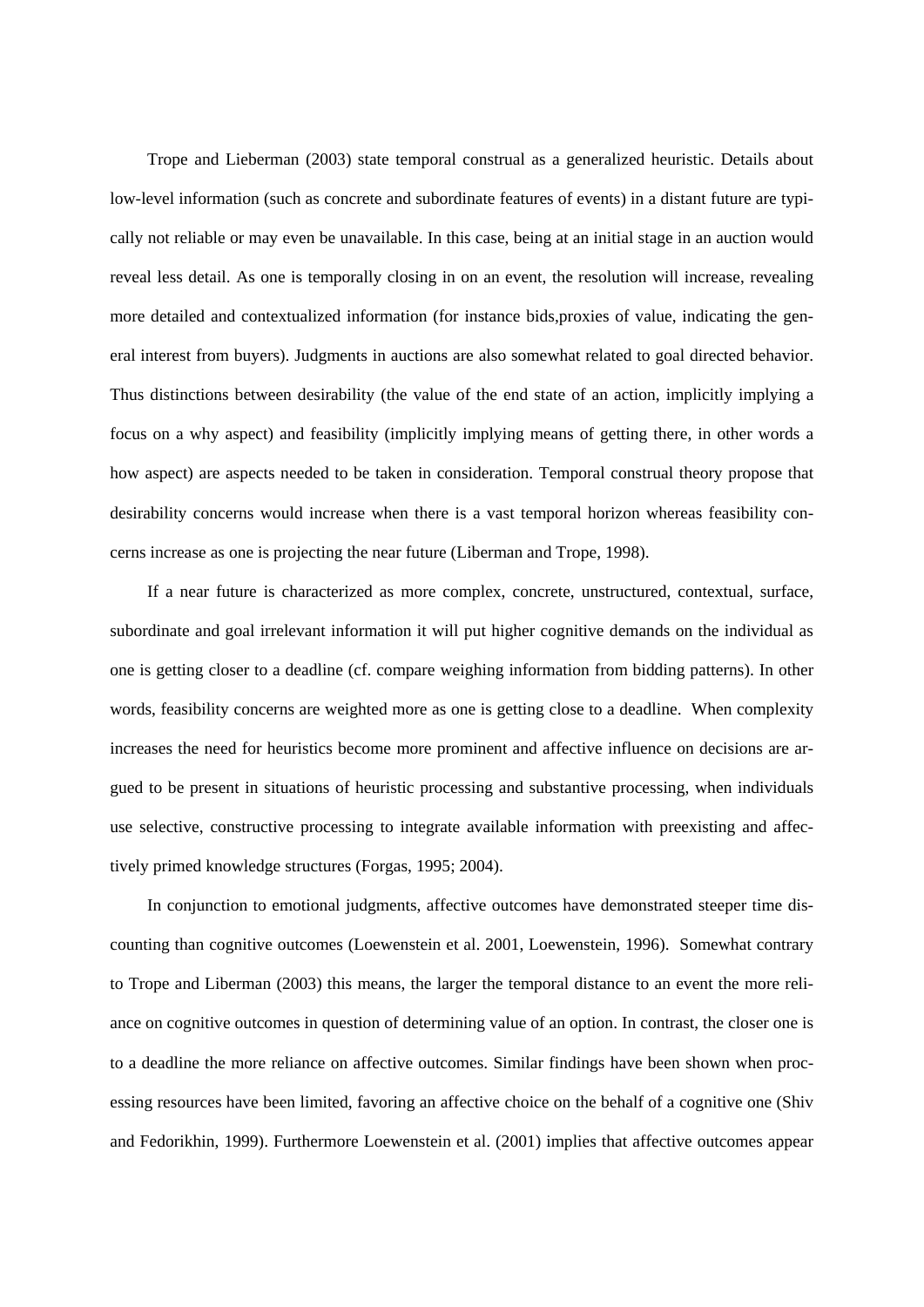more frequent as time is discounting which would increase reliance on affect close to a deadline in online auctions.

Figure 1 provides an overview of the online auction setting. Comparing auctions in terms of duration will provide differences of high/low level construals associated with the auctions. Auctions with a large window of time would provide a situation holding both high and low level construals while auctions with relative short duration will hold a relatively larger proportion of low level construal. Thus, the probability of auctioneers being under affective influence is greater in shorter auctions (the shaded area).



**Figure 1. An overview of the online auction setting.** 

In summation, one may also argue that if the duration of the auction is long, bidders would have the possibility of placing more bids in comparison to auctions with short duration- making the price to escalate accordingly. Therefore it is important to investigate whether there is a difference between bids and bidders related to the duration of the auction. Since every new bid has to be higher than the former a significant result would indicate the bidding frequency to be related to the value. We test the following two hypotheses: That the number of bids in auctions are equal for long as well as for short auctions and the number of bidders in auctions are equal for long as well as for short auctions.

Furthermore, when buying an abstract product/service which involve constructive processing (such as a trip, gift voucher or concert ticket) a tension view arises. In an auction with a wide time window (high level construal) it is easier to comply with logical and material rationality due to the fact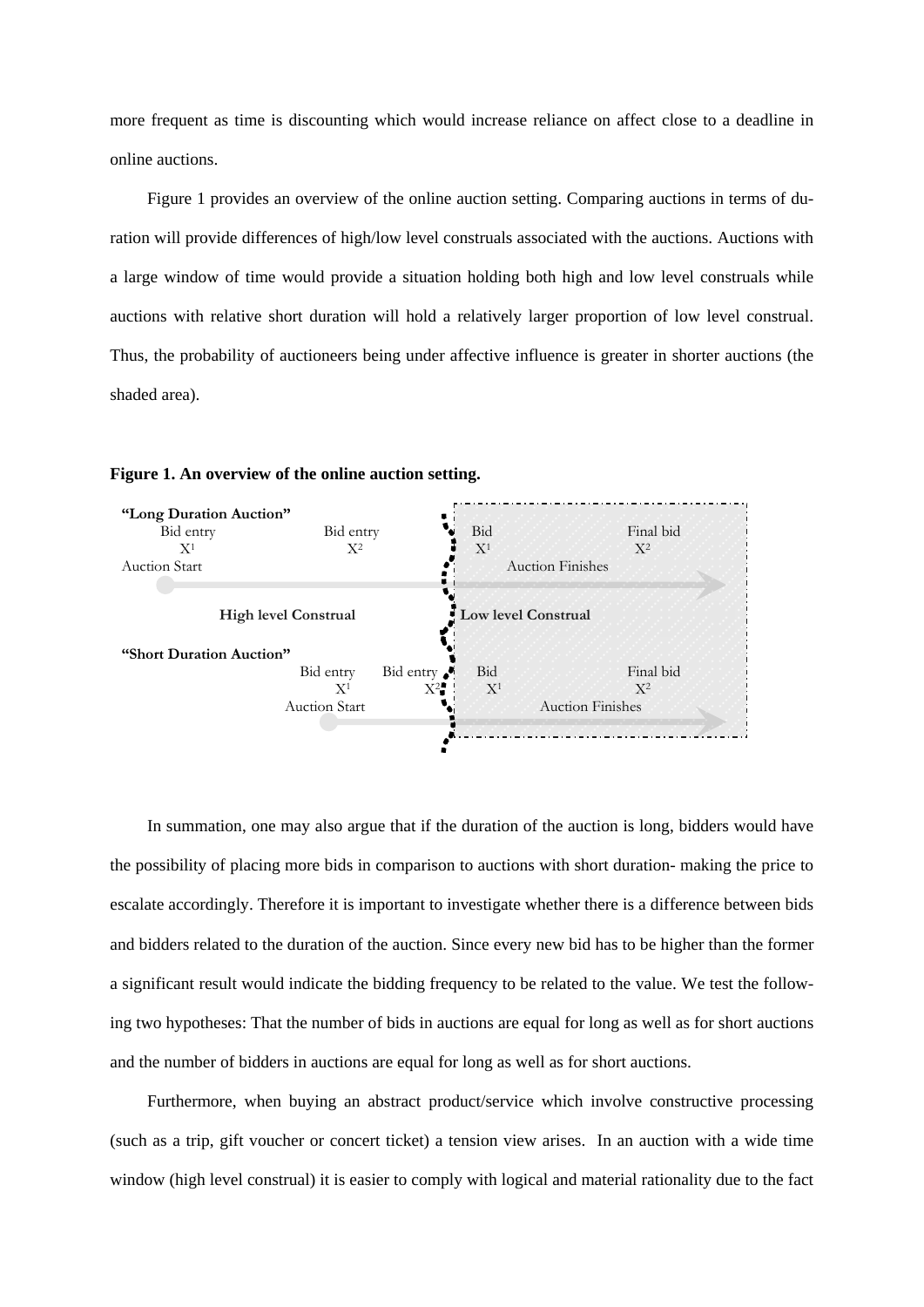that cognitive organization, when weighing alternatives, is superordinate and structured. The cognitive workload would therefore be less.

Contrastingly, in auctions with a more narrow time window; information is considered as more complex (Trope and Liberman, 2003), feasibility concerns increase, (Trope and Liberman, 1998) making individuals likely to use heuristic processing which in turn emphasize reliance on affective material (Forgas, 1995; 2004). In addition, affective outcomes are not only argued to be more frequent as time is discounting, but also reliance on affect close to a deadline is more evident (Loewenstein et al. 2001, Loewenstein, 1996). In all situations, when the time window is narrow it gets harder to weigh alternatives against each other due to a reliance on affective material, possibly violating Pham's (2007) definition of logical and material rationality. However, Lee, Amir and Ariely (2006) experimentally showed that when using emotional processing, logical rationality (transitivity) was maintained, thus providing a tension view of the influence of affective material in relation to time.

Although not directly tested, bidders are assessed through proxies of value (the requested price divided by the final bid) in order to see if material rationality is violated (it would not make sense to pay relatively more for similar products dependent on whether the auction duration is long or short). The proxy would be mirrored in a relatively higher price (value) for a short duration as opposed to long duration auction. The final hypothesis is thus that the final bid is independent on the predetermined time frame of the auction.

### **2 Method**

1

## **2.1 Procedure**

Ebay/ Tradera is an English type of auction, the highest bid wins. Electronic auctions seem to offer ways of obtaining secondary data. The information displayed on the website is the same for every-one- providing a homogenous baseline. Data come from logging online auctions<sup>[1](#page-8-0)</sup>. Two different types of purchases were monitored- gift-vouchers and concert tickets.

 The overarching reason for choosing gift vouchers and concert tickets were that a final price could be compared against a benchmark price, a requested price, signaling the value of the object. In

<span id="page-8-0"></span><sup>&</sup>lt;sup>1</sup> The auctions observed were  $\frac{www.tradera.com}{m}$  in Sweden and  $\frac{www.ebay.com}{m}$  $\frac{www.ebay.com}{m}$  $\frac{www.ebay.com}{m}$  in Scotland.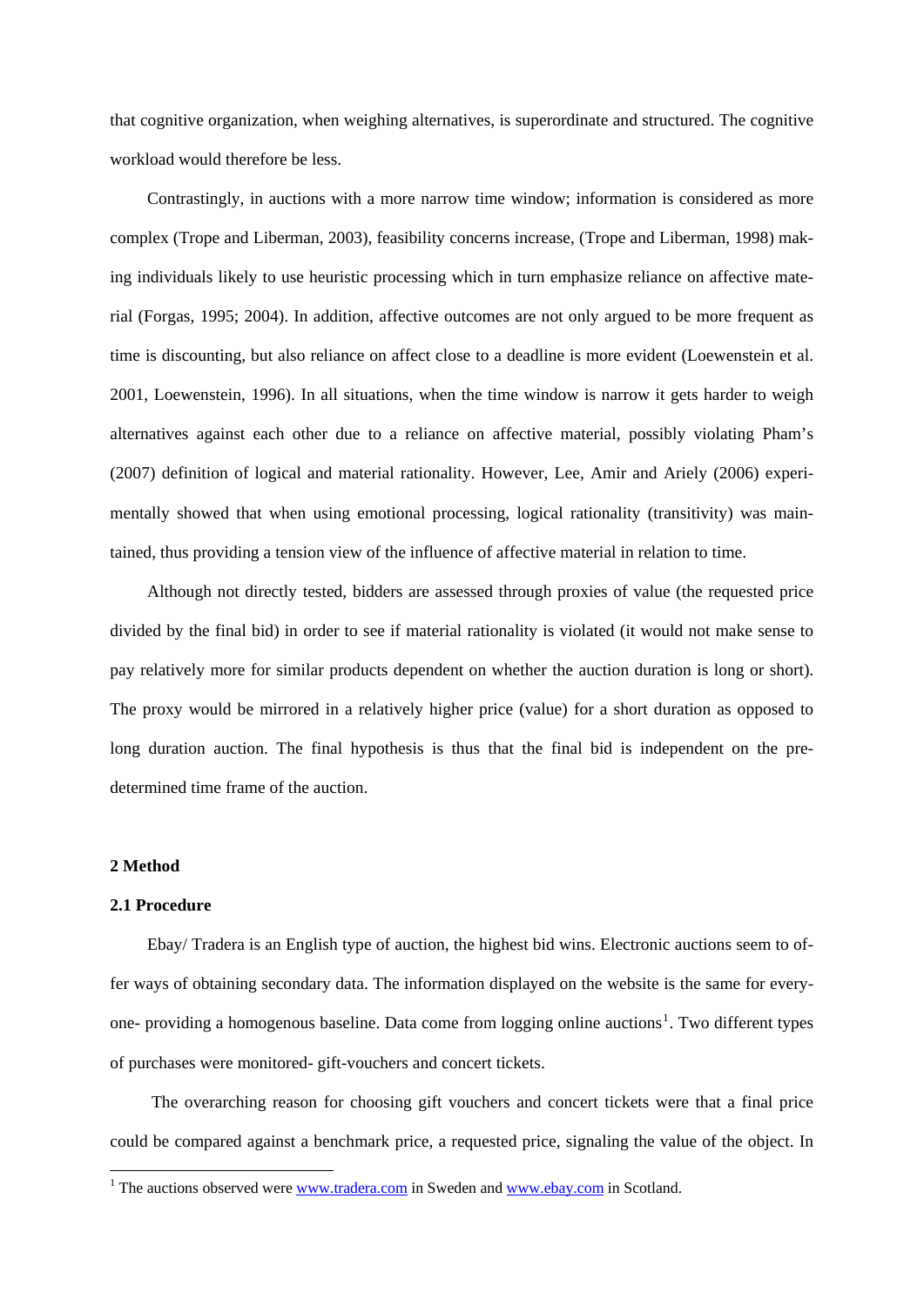terms of gift vouchers, only auctions showing a requested price in the headline or description field were included for analysis. Similarly, only concert tickets with a stated price in the headline or in the description field were included for analysis. Furthermore, for inclusion, auctions need to reveal an individual seller, not being a company or an organization.

A total of 178 auctions were gathered (70 gift vouchers and 108 concert tickets). The complete dataset was then pre-analyzed, revealing a number of auctions with few bidders. Auctions containing few bidders are suspected to reveal modest interest by buyers, in other words a lack of affective bidding. Auctions within each object category were labeled as either long or short according to their distribution of a median split. In order to put focus on the bidding process the duration of the auctions were calculated as the difference between the first bid and the final bid. Therefore auctions with fewer than 5 bidders were excluded. In total, 119 auctions remained for analysis (51 gift vouchers and 68 concert tickets). Four different variables were used from the auctions; the *number of bids* (since bidders usually place more than one bid) the *number of unique bidders, duration* of the bidding frequency (the difference between the first and the final bid) as well as the *value* of the purchases (the requested price divided by the final bid) were calculated.

## **3 Results**

Descriptive statistics of the used variables are shown in Table 1.

| Table 1. Number of auctions, mean of number of bids, mean of unique bidders, mean duration |  |  |  |
|--------------------------------------------------------------------------------------------|--|--|--|
| and value in respective object category.                                                   |  |  |  |

|                           | <b>Number</b><br>of<br>auctions | Average<br>number of bids<br>per auction | Average<br>number of<br>unique bidders<br>per auction | Average<br>duration of<br>auctions in<br>minutes | <b>Price/Face</b><br>value |
|---------------------------|---------------------------------|------------------------------------------|-------------------------------------------------------|--------------------------------------------------|----------------------------|
| <b>Gift vouchers</b>      | 51                              | 16.00                                    | 8.16                                                  | 9396.29                                          | 0.76                       |
| <b>Concert</b><br>tickets | 68                              | 16.42                                    | 6.84                                                  | 7352.95                                          | 3.08                       |
| <b>Total</b>              | 19                              | 16.24                                    | 7.40                                                  | 8228.67                                          | 1.76                       |

Bearing the two initial hypotheses in mind, the number of bids and unique bidders as eventually being dependent on whether auctions have long or short duration, we tested using 95% confidence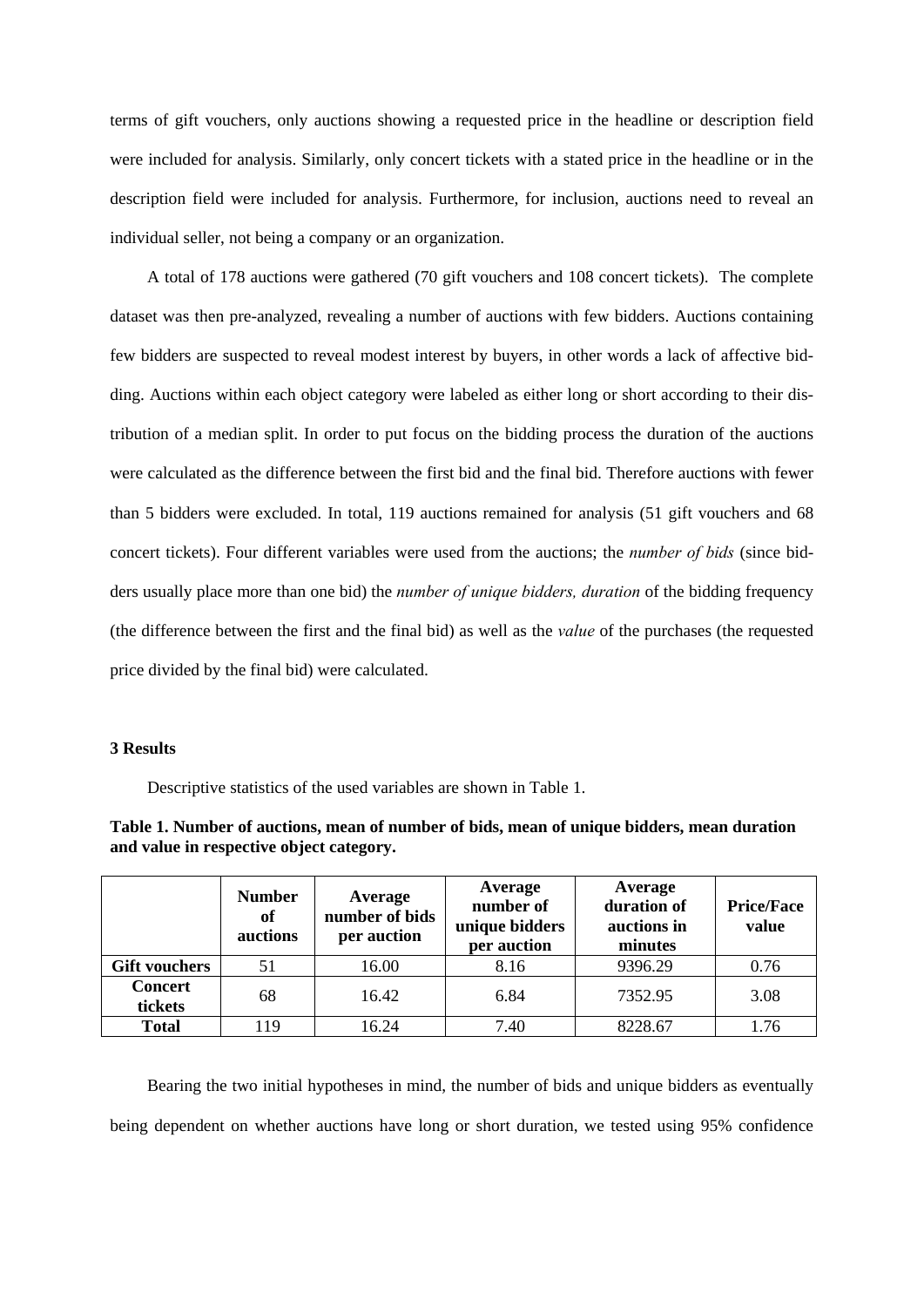intervals, the eventual presence of a difference between means for long auctions (58 auctions) and short auctions (61 auctions).

The first hypothesis concerned the number of bids per auction where the null hypothesis assumed no difference in the number of bids per auction between the long auctions and the short auctions. The alternative hypothesis is that the average number of bids would presumably be higher for the long auctions due to the extended time frame. The first row in Table 2 reveals that a 95% confidence interval for the difference in means that we cannot exclude that zero might be the true value of the difference. We cannot reject the hypothesis that the number of bids in long and short auctions is equal.

|                                  | Long<br>(58) | <b>Short</b><br>(61) |                    |                                           | 95% confidence limits |              |
|----------------------------------|--------------|----------------------|--------------------|-------------------------------------------|-----------------------|--------------|
|                                  | <b>Mean</b>  | <b>Mean</b>          | Mean<br>difference | <b>Standard</b><br>error<br>of difference | Lower                 | <b>Upper</b> |
| <b>Bids per</b><br>auction       | 16.683       | 15.797               | 0.8867             | 1.2843                                    | $-1.66$               | 3.43         |
| Unique<br>bidders per<br>auction | 7.017        | 7.797                | $-0.7799$          | 0.4461                                    | $-1.66$               | 0.10         |

**Table 2. Test of mean difference** 

The next hypothesis concerned the number of unique bidders per auction and the null hypothesis assumed no difference in the average number of unique bidders per auction. The alternative hypothesis is here that the number of unique bidders will increase with the time frame due to the longer availability of the auction. However, as the second row of Table 2 reveals, we cannot reject the hypothesis that the number of unique bidders in long and short auctions is equal.

Consequently, the material does not imply that the time frame of the auction has any implication for the number of bids per auction or the number of unique bidders per auction. The question at this point is then whether the outcome of each auction, the final value, depends on the time frame of the auction which brings us to the third hypothesis.

The last hypothesis assumes that the winning bid is independent of the time frame of the auction, with the alternative hypothesis assuming that the winning bid will increase as the time frame decreases. This hypothesis is tested with ordinary least square method. The model being used is: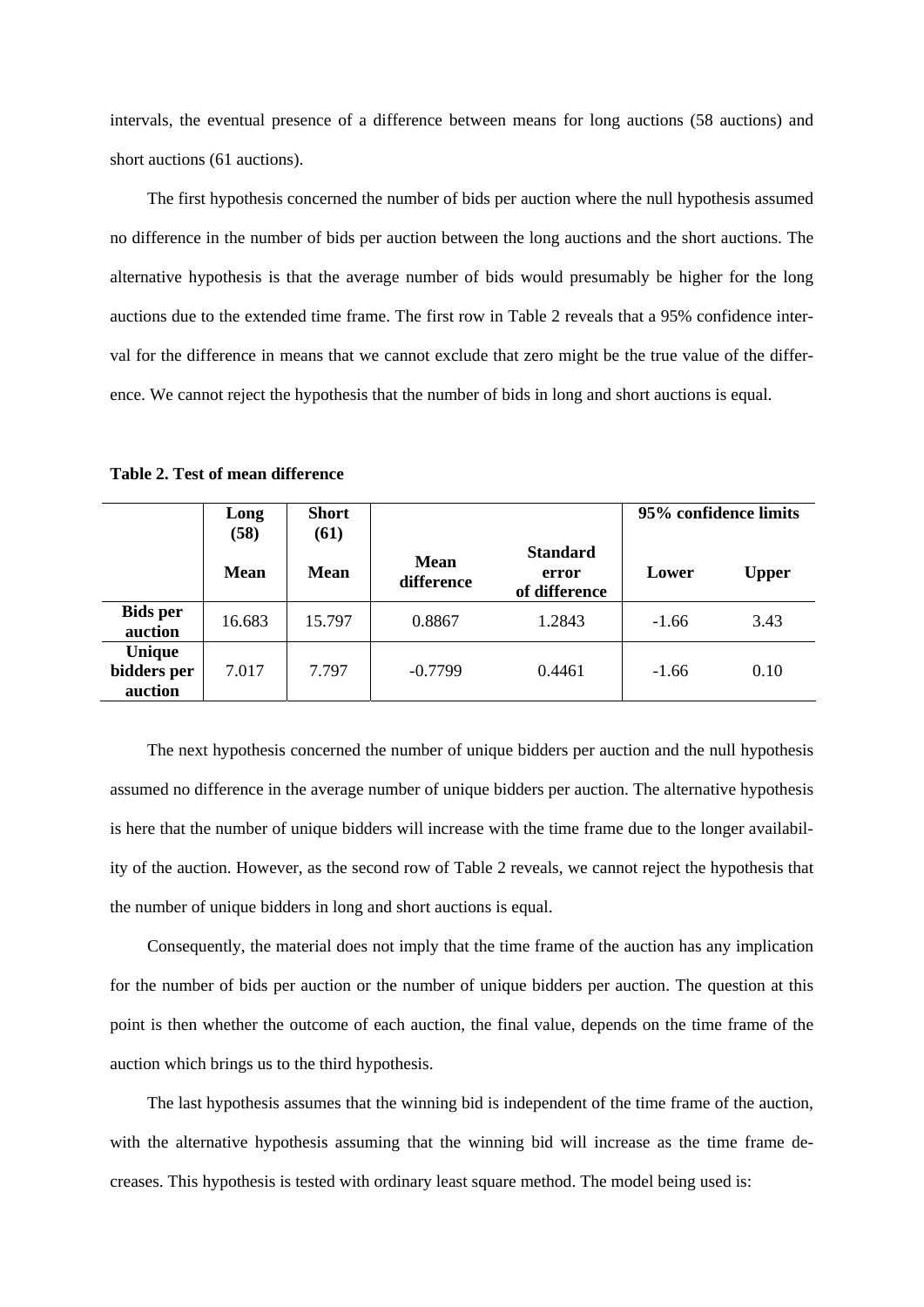$$
B = A T^a V^b D^y \tag{1}
$$

in which  $B$  is the winning bid,  $T$  is the auction time in minutes,  $V$  is the face value of object and *D* is a dummy variable separating the objects, tickets and gift vouchers and *A* is a constant. The parameters *α*, *β* and *γ* are to be estimated. We are using a non-linear constant elasticity model since we then can interpret primarily the parameter  $\alpha$  in relative terms, i.e. the term  $\alpha$  will describe how many percent the bid will change as a response to a one percent change in the auction time. Following the hypothesis that a shorter auction time increases the winning bid leads to an assumption that *α* will be a negative number.

The two other variables are included as control variables. The data covers two different objects, concert tickets and gift vouchers which will be handled by the dummy variable *D*. A positive value of *γ* will mean that concert tickets are on average valued more than gift vouchers given the same face value.

The other control variable, face value  $(V)$ , is included to handle the different face values that tickets and gift vouchers have originally. Since a higher face value most certainly will render a higher winning bid we have to control for this. The result of this is that  $\alpha$  describes the percentage change in winning bid for each percentage change in auction time given a certain face value.

We take the logarithms of all variables in equation (1) in order to make the equation linear:

$$
\ln(B) = \ln(A) + \alpha \ln(T) + \beta \ln(V) + \gamma \ln(D) \tag{2}
$$

The parameters of equation (2) can be estimated using observed values of *B*, *T*, *V* and *D* using linear regression technique. In our estimation we have used 119 observations, 51 regarding gift vouchers and 68 regarding concert tickets. We have observed the face value of all the objects, the respective winning bid and the time frame in minutes of the auction. The regression result from equation (2) is summarized in Table 3.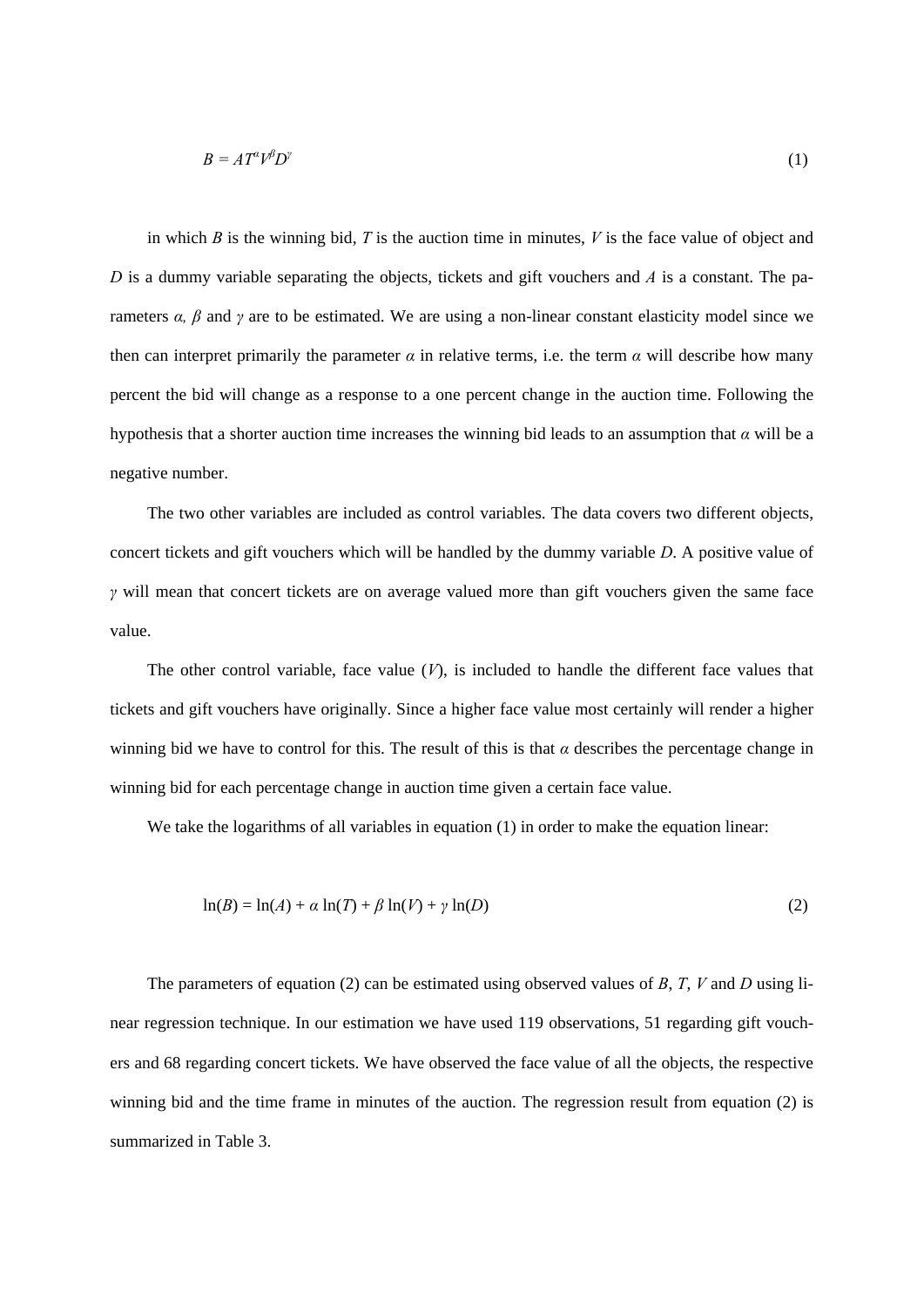|  | <b>Table 3. Regression result</b> |  |
|--|-----------------------------------|--|
|--|-----------------------------------|--|

| Variable        | <b>Estimated coefficient</b> | t-ratio |
|-----------------|------------------------------|---------|
| Constant $(A)$  | 1.7                          | 3.1     |
| Time $(a)$      | $-0.12$                      | $-1.9$  |
| Value $(\beta)$ | 0.88                         | 21.9    |
| Dummy $(y)$     | 1.23                         | 5.85    |

The correlation coefficient was 0.94 and the coefficient of determination turned out to be 0.88, i.e. we can with the help of the variation in time, face value and object type explain 88% of the variation in the winning bids. Only 12% of the variation in the winning bids remain thus unexplained.

The result summarized in Table 3 is as expected and leads to a rejection of the null hypothesis in favor of the alternative hypothesis; the final value of the auction increases as the auction time gets shorter.

Firstly the value sensitivity is close to unity (0.88) which means that if the face value increases by one percent, the winning bid increase on average by 0.88 percent. The coefficient for the dummy variable is also positive indicating (or actually confirming) that the gift vouchers had a higher on average face value.

The most interesting result is that given any face value and object, the winning bid will decrease by 0.12 percent for every single percent the auction time increases. This means of course also that if the auction time is reduced by 1 percent the average winning bid will increase by 0.12 percent. Given the fact that the estimated parameters are significant on at least 5.5 percent level we reject the hypothesis that the auction time is independent of the level of the the winning bid.

## **4 Conclusion**

In relation to the first two hypotheses no significant difference between either number of bids or the number of unique bidders between long and short auctions were found. Since every new bid contributes to an increasing value, more numerous bids would be expected to be related to an increase in value. For instance, more numerous bids in short auctions would therefore contribute to a difference in value between short and long auctions. Nevertheless, since no significant difference was found we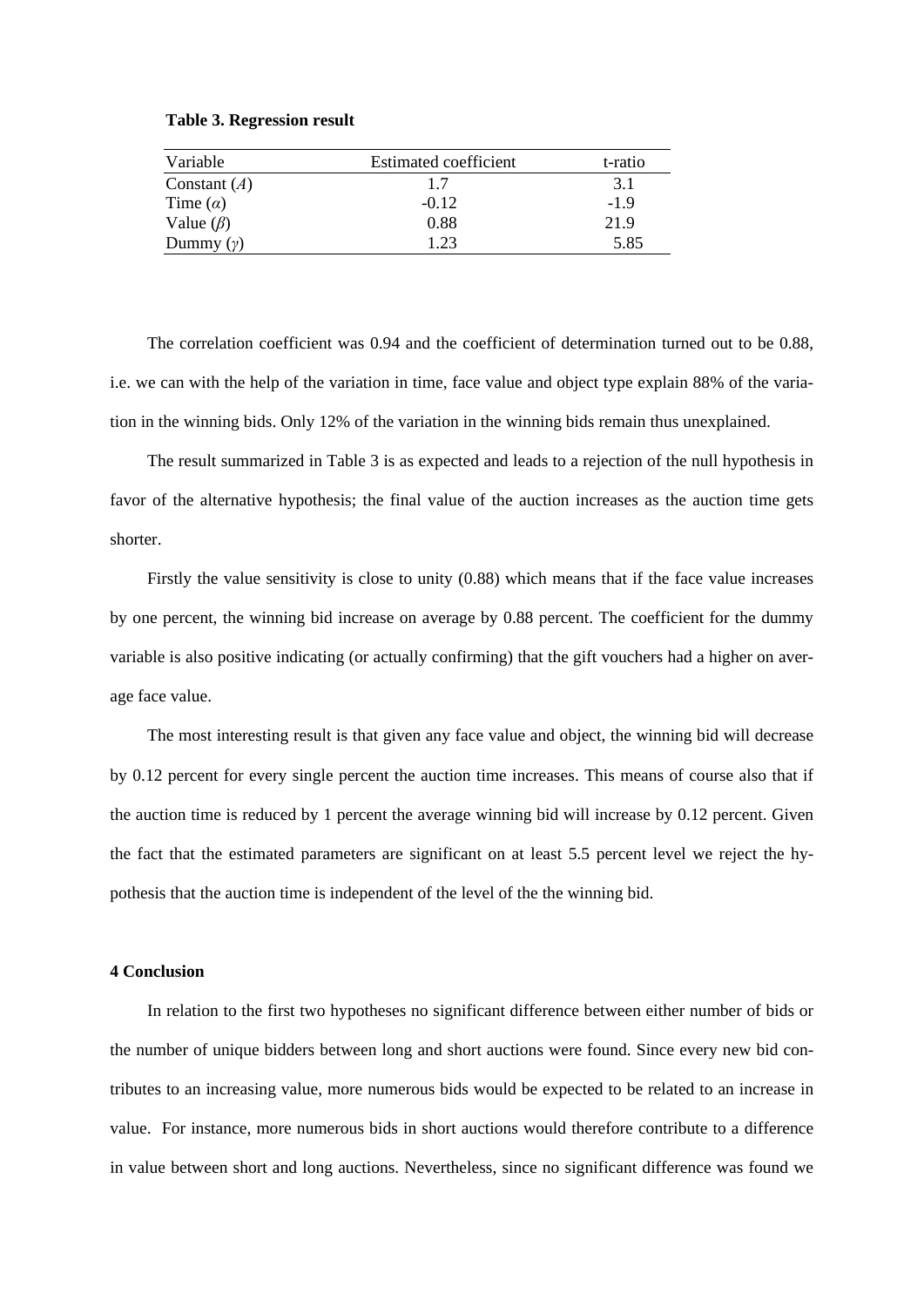cannot rule out that the number of bids as being unrelated to the increasing value in the short auctions. Instead, and aligned with the last hypothesis, the winning bid in the auctions surveyed revealed a higher final value as the auction time decreased. Or in other words, the auction time has an adverse effect on the fulfillment of value. Thus it seems as if consumers face difficulties when attaining material rationality (Pham, 2007) since they are prone to pay more for similar products when the time in the auction is short. The results of our research paper have a direct impact on how auctions ought to be conducted.

A seller and organizations administrating auctions within the two product categories identified clearly benefit economically by setting shorter deadlines for auctions. Conversely, a consumer would benefit if the auction is prolonged since a lower price paid is associated with a lengthy auction. Additional implications get visible in terms of regulations to e-auctions and could include a cooling off period for auction winners to be able to withdraw their bid thus accounting for "hot hands" behavior. The face value of the tickets could be made more visible on the website to help cool down bidding behavior.

Further research into the impact of automatic bids on bidding patterns and the final prizes achieved could help assert the ethical nature of such practices as well as identify their role in encouraging affective bidding.

Understanding the intersection of emotion and cognition when doing business is critical to helping firms choose effective marketing strategies and consumers make appropriate consumption decisions. Therefore further research could be conducted in terms of assessing the impact of specific emotions within temporal frames. Since emotions are likely to affect process pattern different emotions would be likely to affect interpretation of information differently dependent on the timeframe. Research could also be conducted in order to identify optimum time periods for auctions of specific product categories.

Further statistical analyses could also reveal thresholds of bidding. Research into the pattern of bid would reveal the nature of the progression of bidding levels. It can be assumed at this point that the increase in bids seen in the research above is a linear function. A theoretical improvement would be to put effort into finding out more specifically where the line between high and low level construal goes.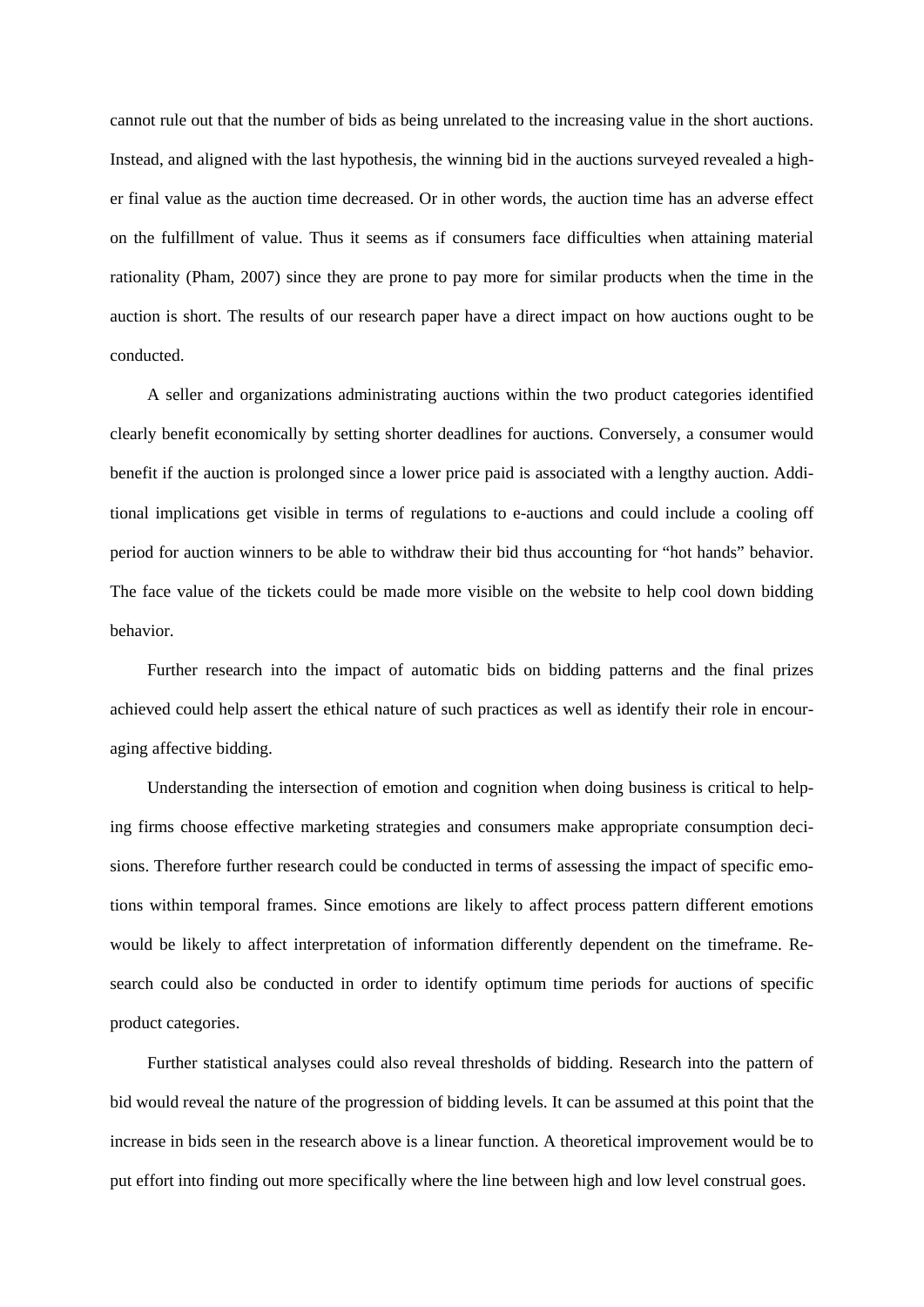# **References:**

- Ariely, D., Simonson, I., 2003. Buying, bidding, playing, or competing? Value assessment and decision dynamics in online auctions. Journal of Consumer Psychology. 13, (1&2), 113-123.
- Cosmides, Leda and John Tooby (2000), Evolutionary Psychology and the Emotions, in *Handbook of Emotions,* ed. Michael Lewis and Jeannette M. Haviland-Jones, New York: Guilford, 91-115.
- Epstein, Seymour (1994), Integration of the Cognitive and the Psychodynamic Unconscious, *American Psychologist, 49,* 709-24.
- Flanagin, A.J., 2007. Commercial markets as communication markets: Uncertainty reduction through mediated information exchange in online auctions. New Media and Society 9 (3), 401–423.
- Heejin, L., Dubinsky A.J., 2005. Psychology and Marketing. Hoboken. 22 (10), 833.
- Kahneman, D., 2003. A perspective on judgment and choice: mapping bounded rationality. American Psychologist. 58 ( 9), 697-720.
- Lee, L, Amir, O & Ariely, D. 2006. In search of Homo Economicus: Preference Consistency, Emotions and Cognition. Available at SSRN: http://ssrn.com/abstract=925978.
- Lieberman, Matthew D., Ruth Gaunt, Daniel T. Gilbert, and Yaacov Trope (2002), Reflexion and Reflection: A Social Cognitive Neuroscience Approach to Attributional Inference, in *Advances in Experimental Social Psychology, 34,* ed. Mark P. Zanna, 199-249.
- Loewenstein, F.G., Weber, U.E., Hsee, K.C., Welch, N., 2001. Risk as feelings. Psychological Bulletin 127 (2), 267-286.
- Loewenstein, G. F. (1996). Out of control: Visceral influences on behavior. *Organizational Behavior and Human Decision Processes, 65,* 272–292.
- Metcalfe, J., Mischel, W., 1999. A hot/cool-system analysis of delay and gratification: dynamics of willpower. Psychological Review 106 (1), 3-19.
- Park, J., Lennon, J, S., Stoel, L., 2005. On-line product presentation: effects on mood, perceived risk, and purchase intention. Psychology and Marketing 22 (9), 695-719.
- Peters, C. and Bodkin, C.D., 2006. An exploratory investigation of problematic online auction behaviours: Experience of eBay users. Journal of Retailing and Consumer Services 14 (1), 1-16.